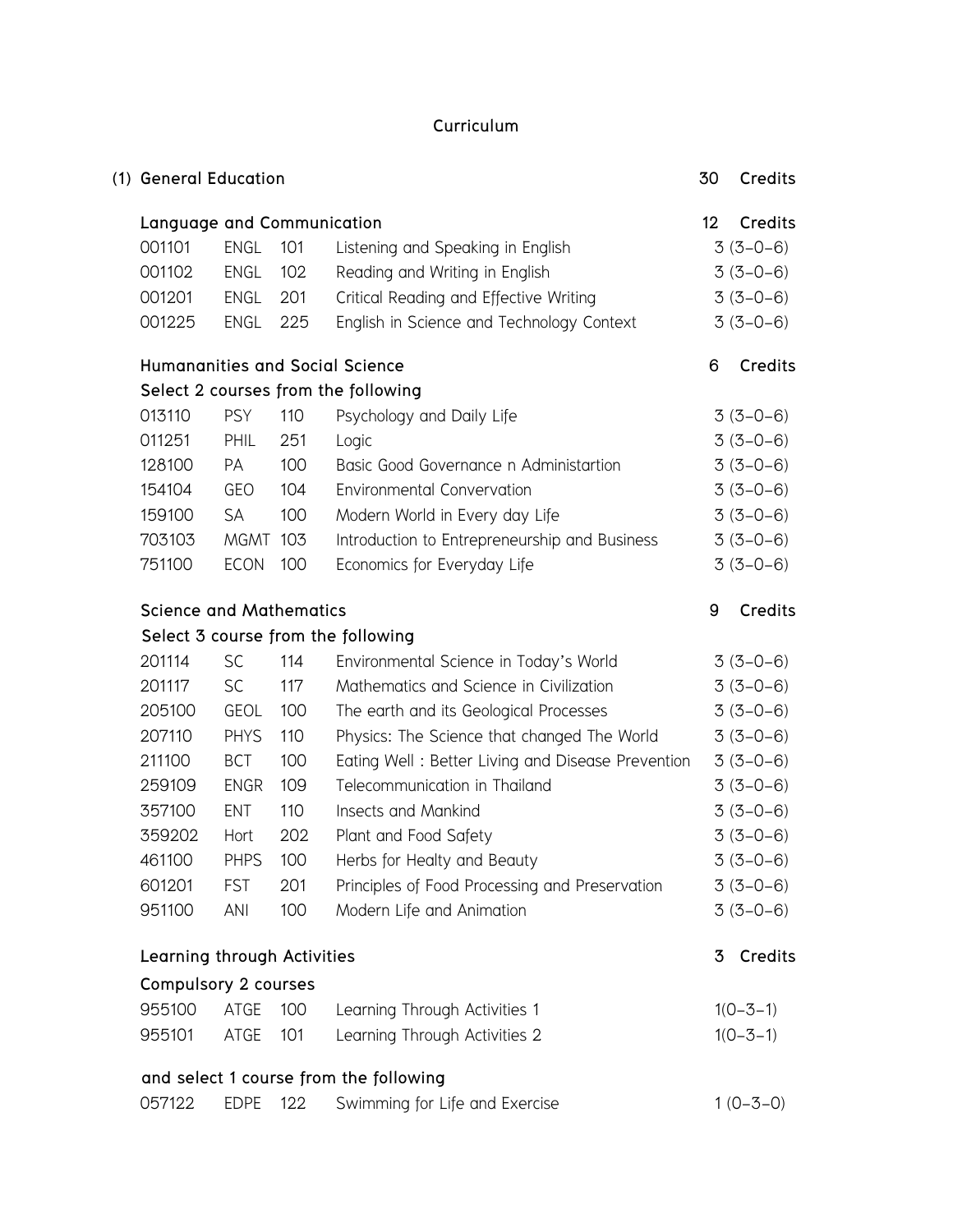| 057128                                                                | EDPE 128 |     | Tennis for Life and Exercise                  | $1(0-3-0)$     |
|-----------------------------------------------------------------------|----------|-----|-----------------------------------------------|----------------|
| 057130                                                                | EDPE 130 |     | Exercise and Health                           | $2(1 - 3 - 0)$ |
| 201192                                                                | SC .     | 192 | Doi Suthep Study                              | $1(0 - 3 - 0)$ |
| 571104                                                                |          |     | NGGE 104 Creation of Good Feeling for Oneself | $2(0-6-2)$     |
| Or other courses are admitted by a management committee of curriculum |          |     |                                               |                |

**(2) Field of Specialization a minimum of 95 Credits Core Courses 28 Credits** 206113 MATH 113 Calculus for Software Engineering 3 (3-0-6) 206281 MATH 281 Discrete Mathematics 3 (3-0-6) 206255 MATH 255 Mathematics for Software Engineering 3 (3-0-6) 208263 STAT 263 Elementary Statistics 3 (3-0-6) 953103 SE 103 Programming Logical Thinking 2(1-2-3) 953104 SE 104 Web UI Design and Development 2 (1-2-3) 953102 SE 102 Abstract Data Type and Problem Solving 3 (3-0-6) 953201 SE 201 Algorithms Design and Analysis 3 (3-0-6) 953202 SE 202 Introduction to Software Engineering 3 (3-0-6) 953231 SE 231 Object Oriented Programming 3 (1-4-2)

**Major Courses a minimum of 69 Credits**

|        | <b>Required Courses</b> |     |                                                   | 54 Credits      |
|--------|-------------------------|-----|---------------------------------------------------|-----------------|
| 953211 | <b>SE</b>               | 211 | Computer Organization                             | $3(3-0-6)$      |
| 953212 | <b>SE</b>               | 212 | Database Systems and Database Systems Design      | $3(2-2-4)$      |
| 953214 | <b>SE</b>               | 214 | Operating System and Programming Language         |                 |
|        |                         |     | Principle                                         | $3(3-0-6)$      |
| 953232 | <b>SE</b>               | 232 | Object Oriented Analysis and Design               | $3(3-0-6)$      |
| 953233 | <b>SE</b>               | 233 | Programming Methodology                           | $3(2-2-5)$      |
| 953234 | <b>SE</b>               | 234 | Advance Software Development                      | $3(2-2-5)$      |
| 953261 | <b>SE</b>               | 261 | Interactive Web Development                       | $2(1-2-3)$      |
| 953321 | <b>SE</b>               | 321 | Software Requirement Analysis                     | $3(3-0-6)$      |
| 953322 | <b>SE</b>               | 322 | Software Design and Architecture                  | $3(3-0-6)$      |
| 953323 | <b>SE</b>               | 323 | Software Construction, Testing and Maintenance    | $3(3-0-6)$      |
| 953331 | <b>SE</b>               | 331 | Component-Based Software Development              | $3(2-2-4)$      |
| 953361 | <b>SE</b>               | 361 | Computer Network and Protocols                    | $3(3-0-6)$      |
| 953391 | <b>SE</b>               | 391 | Software Development Training Camp                | $3(0-6-6)$      |
| 953491 | <b>SE</b>               | 491 | Cooperative Education                             | $9(0 - 36 - 0)$ |
| 953392 | <b>SE</b>               | 392 | Software Engineering Preproject                   | $1(1-0-2)$      |
| 953420 | <b>SE</b>               | 420 | Ethics and Professionalism for Software Engineers | $3(3-0-6)$      |
| 953499 | <b>SE</b>               | 499 | Software Engineering Project                      | $3(0-9-0)$      |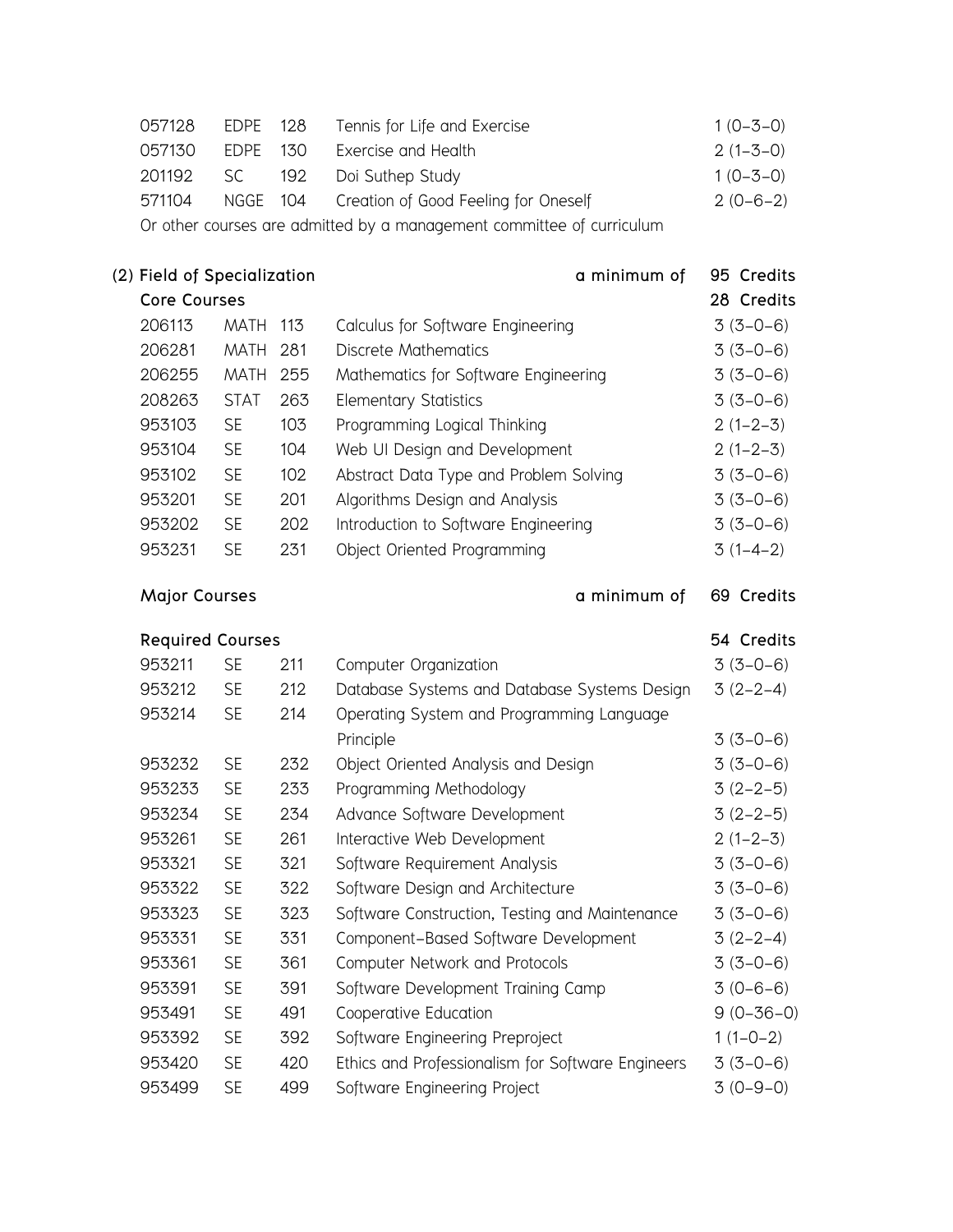| <b>Major Electives</b> |     | a minimum of 15                                  | Credits    |
|------------------------|-----|--------------------------------------------------|------------|
| 953381<br><b>SE</b>    | 324 | Software Project Management                      | $3(3-0-6)$ |
| <b>SE</b><br>953411    | 411 | Artificial Intelligence for Software Engineering | $3(2-2-5)$ |
| <b>SE</b><br>953421    | 421 | Software Engineering Approach to Human Computer  |            |
|                        |     | Interaction                                      | $3(3-0-6)$ |
| <b>SE</b><br>953422    | 422 | Software Quality Assurrance                      | $3(3-0-6)$ |
| 953423<br><b>SE</b>    | 423 | Software Process Improvement                     | $3(3-0-6)$ |
| 953441<br><b>SE</b>    | 441 | E-Business Strategy and Architecture             | $3(3-0-6)$ |
| 953442<br><b>SE</b>    | 442 | <b>Collaborative E-Business</b>                  | $3(3-0-6)$ |
| 953443<br><b>SE</b>    | 443 | Security in E-Business                           | $3(3-0-6)$ |
| 953444<br><b>SE</b>    | 444 | Web Services Technologies                        | $3(3-0-6)$ |
| <b>SE</b><br>953445    | 445 | Introdution to Software Business                 | $3(3-0-6)$ |
| 953451<br><b>SE</b>    | 451 | Multimedia System Engineering                    | $3(3-0-6)$ |
| <b>SE</b><br>953452    | 452 | Multimedia Software Design and Development       | $3(3-0-6)$ |
| 953461<br><b>SE</b>    | 461 | Corporate Network Planning and Management        | $3(3-0-6)$ |
| 953462<br><b>SE</b>    | 462 | Computer Network and Security                    | $3(3-0-6)$ |
| <b>SE</b><br>953463    | 463 | Wireless Communication System                    | $3(3-0-6)$ |
| <b>SE</b><br>953464    | 464 | Wireless Application Development                 | $3(3-0-6)$ |
| <b>SE</b><br>953465    | 465 | Wireless Application Technologies                | $3(3-0-6)$ |
| 953481<br><b>SE</b>    | 481 | Introduction to Information Retrieval            | $3(3-0-6)$ |
| 953492<br><b>SE</b>    | 492 | Special Topics in Co-operative Study 1           | $3(0-9-6)$ |
| 953493<br><b>SE</b>    | 493 | Special Topics in Co-operative Study 2           | $3(0-9-6)$ |
| <b>SE</b><br>953494    | 494 | Selected Topics in Software Engineering 1        | $3(3-0-6)$ |
| 953495<br><b>SE</b>    | 495 | Selected Topics in Software Engineering 2        | $3(3-0-6)$ |

Total credits of required courses and major elective courses must not be less than 36 credits for9533XX courses and must not be less than 18 credits for 9544XX courses

### **(3) Free Electives a minimum of 6 Credits**

At least 6 credits of elective courses, taken outside the major and minor (if any) fields, are required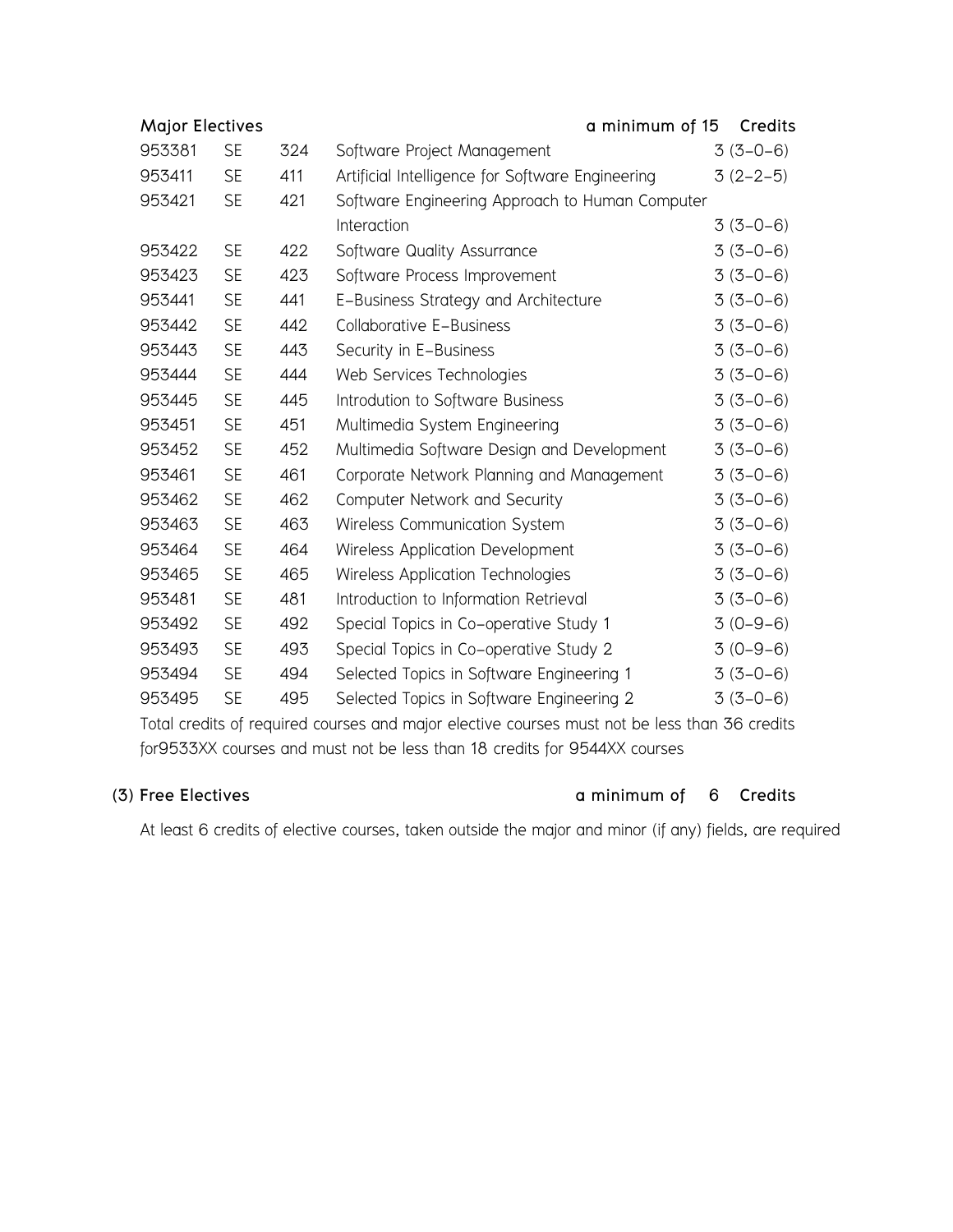## **First Year**

| ภาคการศึกษาที่ 1 |                       | หนวยกิต |                                   |              |         |
|------------------|-----------------------|---------|-----------------------------------|--------------|---------|
|                  | <b>First Semester</b> |         |                                   |              | Credit  |
| 001101           | ม.อ.                  | 101     | ิภาษาอังกฤษพื้นฐาน 1              | 3            |         |
|                  | ENGL                  | 101     | Fundamental English 1             |              |         |
| 206113           | ว.คณ.                 | 113     | แคลคูลัสสำหรับวิศวกรรมซอฟต์แวร์   | 3            |         |
|                  | MATH                  | 113     | Calculus for Software Engineering |              |         |
| 953103           | M.77.                 | 103     | แนวคิดตรรกะการเขียนโปรแกรม        | $\mathbf{2}$ |         |
|                  | <b>SE</b>             | 103     | Programming Logical Thinking      |              |         |
| 953211           | M.77.                 | 211     | องค์ประกอบคอมพิวเตอร์             | 3            |         |
|                  | <b>SE</b>             | 211     | Computer Organization             |              |         |
| 955100           | $M$ . $M$             | 100     | การเรียนรู้ผ่านกิจกรรม 1          | $\mathbf 1$  |         |
|                  | ATGE                  | 100     | Learning through Activities 1     |              |         |
|                  |                       |         | กระบวนวิชาเลือกในกลุ่มวิชา        |              |         |
|                  |                       |         | มนุษยศาสตร์และสังคมศาสตร์         | 3            |         |
|                  |                       |         | Humanities and Social Sciences    |              |         |
|                  |                       |         | กระบวนวิชาเลือกในกลุ่มวิชา        |              |         |
|                  |                       |         | วิทยาศาสตร์และคณิตศาสตร์          | 3            |         |
|                  |                       |         | Science and Mathematics           |              |         |
|                  |                       |         | รวม                               | <u>18</u>    | หนวยกิต |
|                  |                       |         | Total                             | 18           | Credits |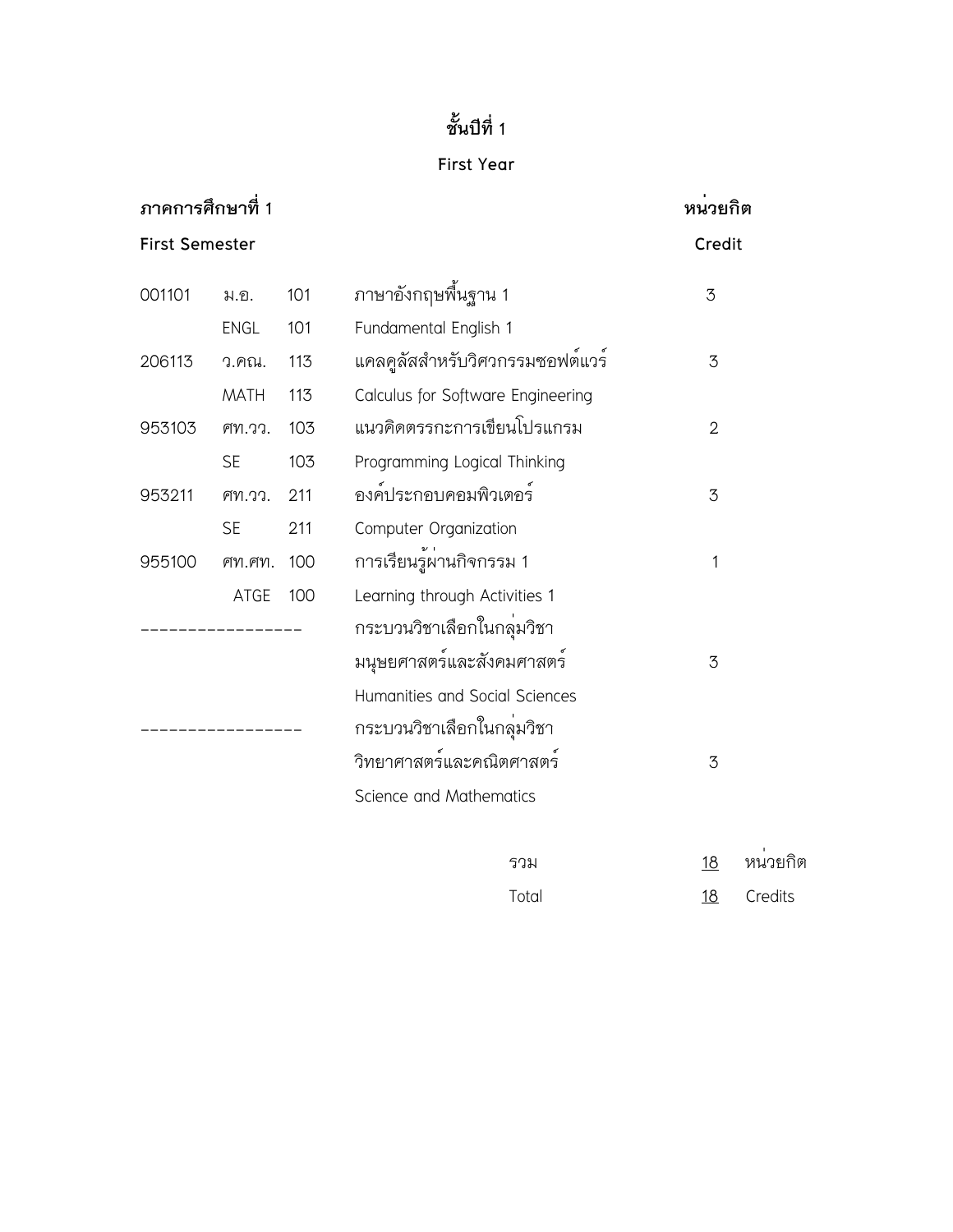## **ภาคการศึกษาที่2 หน่วยกิต**

**Second Semester Credit**

| 001102 | ม.อ.        | 102 | ภาษาอังกฤษพื้นฐาน 2                          | 3              |
|--------|-------------|-----|----------------------------------------------|----------------|
|        | <b>ENGL</b> | 102 | Fundamental English 2                        |                |
| 953102 | M.77.       | 102 | ชนิดข้อมูลนามธรรมและการแก <sup>้</sup> ปัญหา | 3              |
|        | <b>SE</b>   | 102 | Abstract Data Type and Problem Solving       |                |
| 953104 | M.77.       | 104 | การออกแบบและพัฒนาส่วนประสานผู้ใช้บนเว็บ      | $\overline{2}$ |
|        | <b>SE</b>   | 104 | Web User Interface Design and Development    |                |
| 953202 | M.77.       | 202 | วิศวกรรมซอฟต์แวร์เบื้องต้น                   | 3              |
|        | <b>SE</b>   | 202 | Introduction to Software Engineering         |                |
| 953231 | M.77.       | 231 | การเขียนโปรแกรมเชิงวัตถุ                     | 3              |
|        | <b>SE</b>   | 231 | Object Oriented Programming                  |                |
| 955101 | $M$ . $M$   | 101 | การเรียนรู้ผานกิจกรรม 2                      | 1              |
|        | ATGE        | 101 | Learning through Activities 2                |                |
|        |             |     | กระบวนวิชาเลือกในกลุ่มวิชา                   |                |
|        |             |     | มนุษยศาสตร์และสังคมศาสตร์                    | 3              |
|        |             |     | Humanities and Social Sciences               |                |
|        |             |     |                                              |                |

| รวม   | 18 | หนวยกิต |
|-------|----|---------|
| Total | 18 | Credits |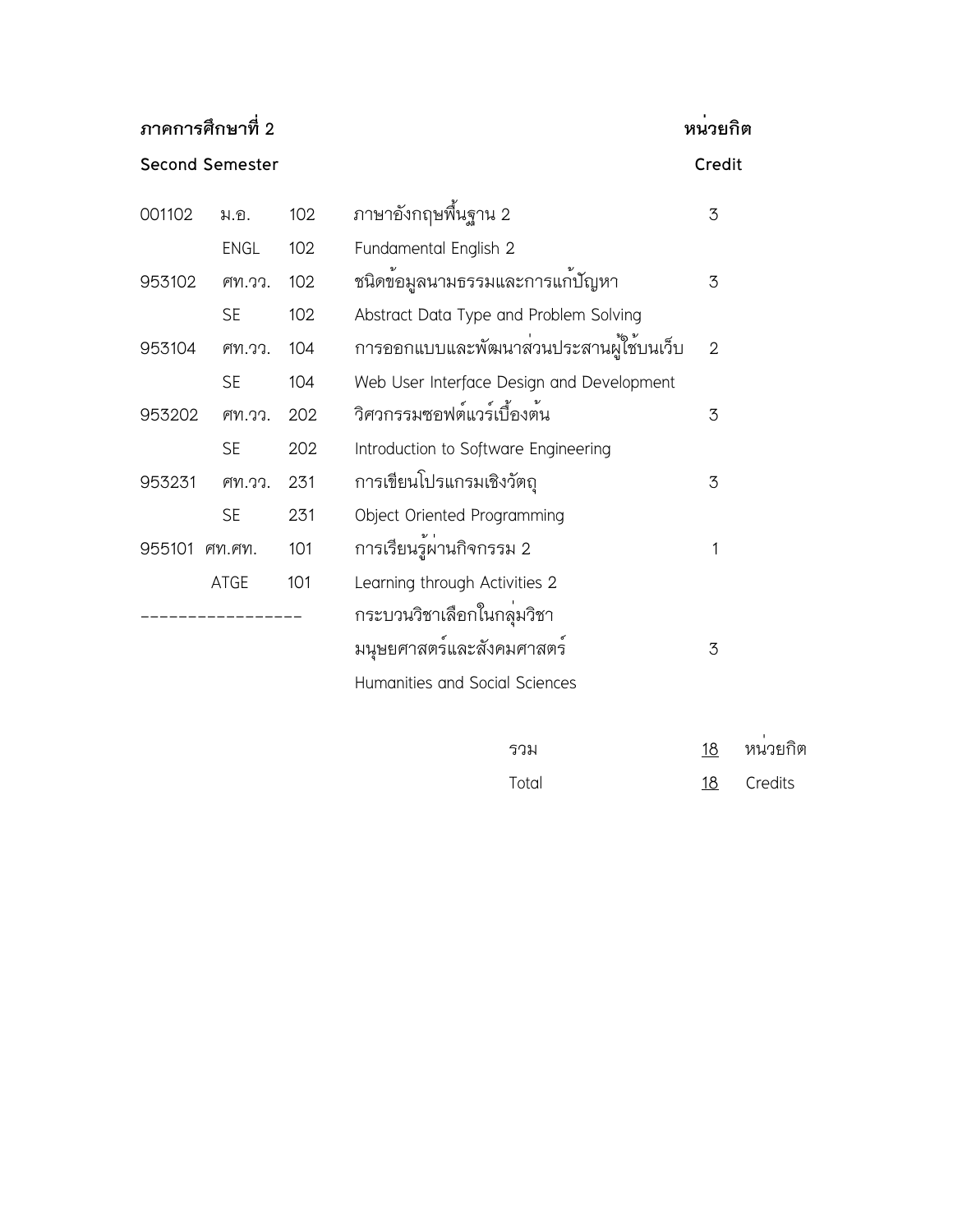## **Second Year**

| ิภาคการศึกษาที่ 1<br>หนวยกิต |             |     |                                                    |                |
|------------------------------|-------------|-----|----------------------------------------------------|----------------|
| <b>First Semester</b>        |             |     | Credit                                             |                |
|                              |             |     |                                                    |                |
| 001201                       | ม.อ.        | 201 | การอ่านเชิงวิเคราะห์และการเขียนอย่างมีประสิทธิผล 3 |                |
|                              | <b>ENGL</b> | 201 | Critical Reading and Effective Writing             |                |
| 206281                       | ว.คณ.       | 281 | คณิตศาสตร์ดิสครีต                                  | 3              |
|                              | <b>MATH</b> | 281 | <b>Discrete Mathematics</b>                        |                |
| 953212                       | M.77.       | 212 | ระบบฐานขอมูลและการออกแบบระบบฐานขอมูล               | 3              |
|                              | <b>SE</b>   | 212 | Database Systems and                               |                |
|                              |             |     | Database Systems Design                            |                |
| 953233                       | M.77.       | 233 | ระเบียบวิธีการเขียนโปรแกรม                         | 3              |
|                              | <b>SE</b>   | 233 | Programming Methodology                            |                |
| 953261                       | ศท.วว.      | 261 | การพัฒนาเว็บเชิงโต้ตอบ                             | $\overline{2}$ |
|                              | <b>SE</b>   | 261 | Interactive Web Development                        |                |
| 953361                       | ศท.วว.      | 361 | เครือข่ายคอมพิวเตอร์และวิธีการสื่อสาร              | 3              |
|                              | <b>SE</b>   | 361 | Computer Network and Protocols                     |                |
|                              |             |     | กระบวนวิชาเลือกในกลุ <sup>่</sup> มวิชา            |                |
|                              |             |     | การเรียนรู้ผ่านกิจกรรม                             | 1              |
|                              |             |     | Learning through Activities                        |                |
|                              |             |     |                                                    |                |

| รวม   | 18 | หนวยกิต |  |  |
|-------|----|---------|--|--|
| Total | 18 | Credits |  |  |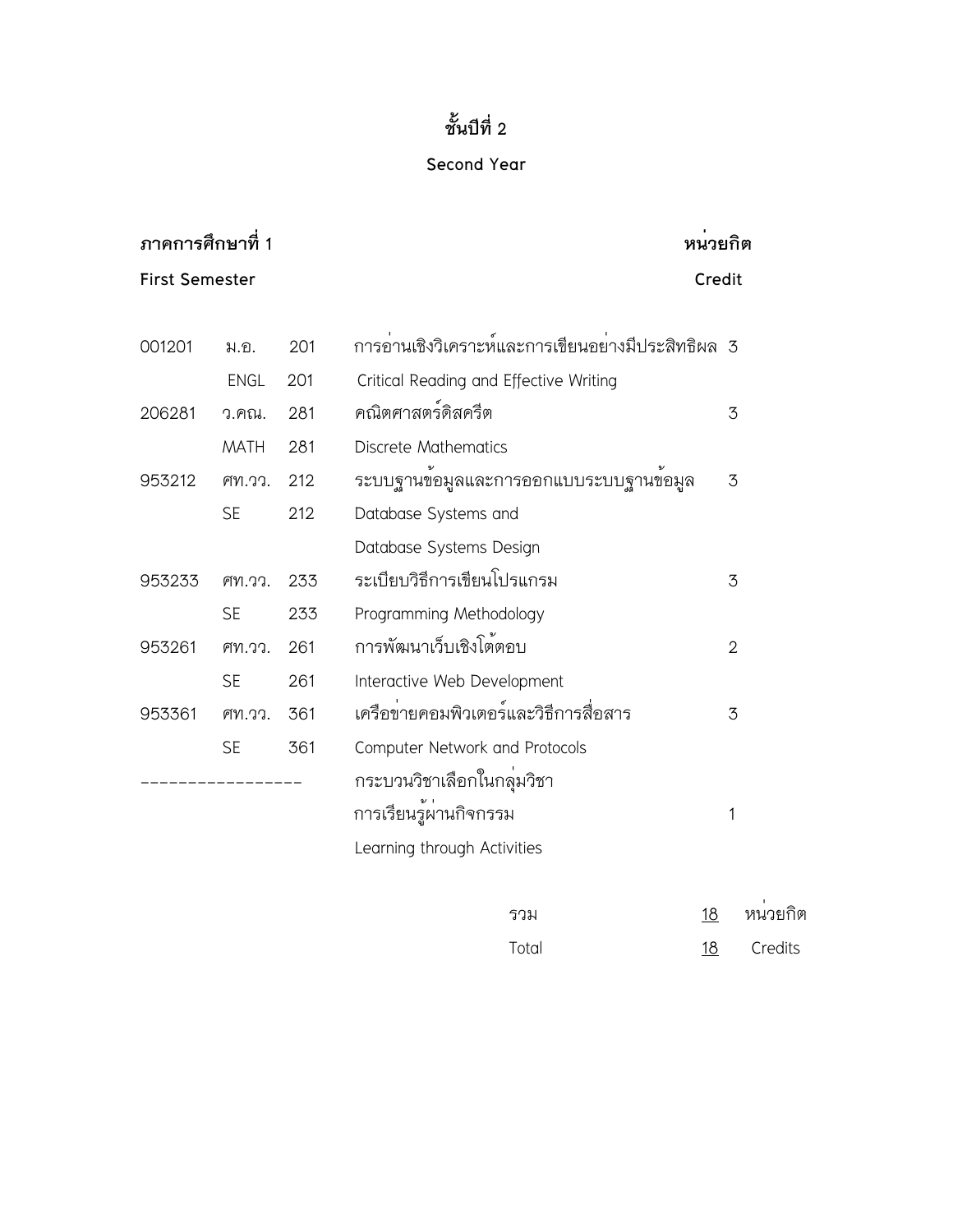## **ภาคการศึกษาที่ 2 หน่วยกิต**

## **Second Semester**

| 001225 | ม.อ.        | 225 | ภาษาอังกฤษในบริบทวิทยาศาสตร์และเทคโนโลยี 3 |   |
|--------|-------------|-----|--------------------------------------------|---|
|        | <b>ENGL</b> | 225 | English in Science and Technology Context  |   |
| 206255 | ว.คณ.       | 255 | คณิตศาสตร์สำหรับวิศวกรรมซอฟต์แวร์          | 3 |
|        | <b>MATH</b> | 255 | Mathematics for Software Engineering       |   |
| 953201 | ศท.วว.      | 201 | การออกแบบและวิเคราะห์อัลกอริทึม            | 3 |
|        | <b>SE</b>   | 201 | Algorithms Design and Analysis             |   |
| 953214 | ศท.วว.      | 214 | ระบบปฏิบัติการและหลักการภาษาชุดคำสั่ง      | 3 |
|        | <b>SE</b>   | 214 | Operating System and Programming Language  |   |
|        |             |     | Principles                                 |   |
| 953232 | ศท.วว.      | 232 | การวิเคราะห์และออกแบบเชิงวัตถุ             | 3 |
|        | <b>SE</b>   | 232 | Object Oriented Analysis and Design        |   |
| 953234 | M.77.       | 234 | การพัฒนาซอฟต์แวร์ขั้นสูง                   | 3 |
|        | SE          | 234 | Advanced Software Development              |   |

| รวม   | 18 | หนวยกิต |
|-------|----|---------|
| Total | 18 | Credits |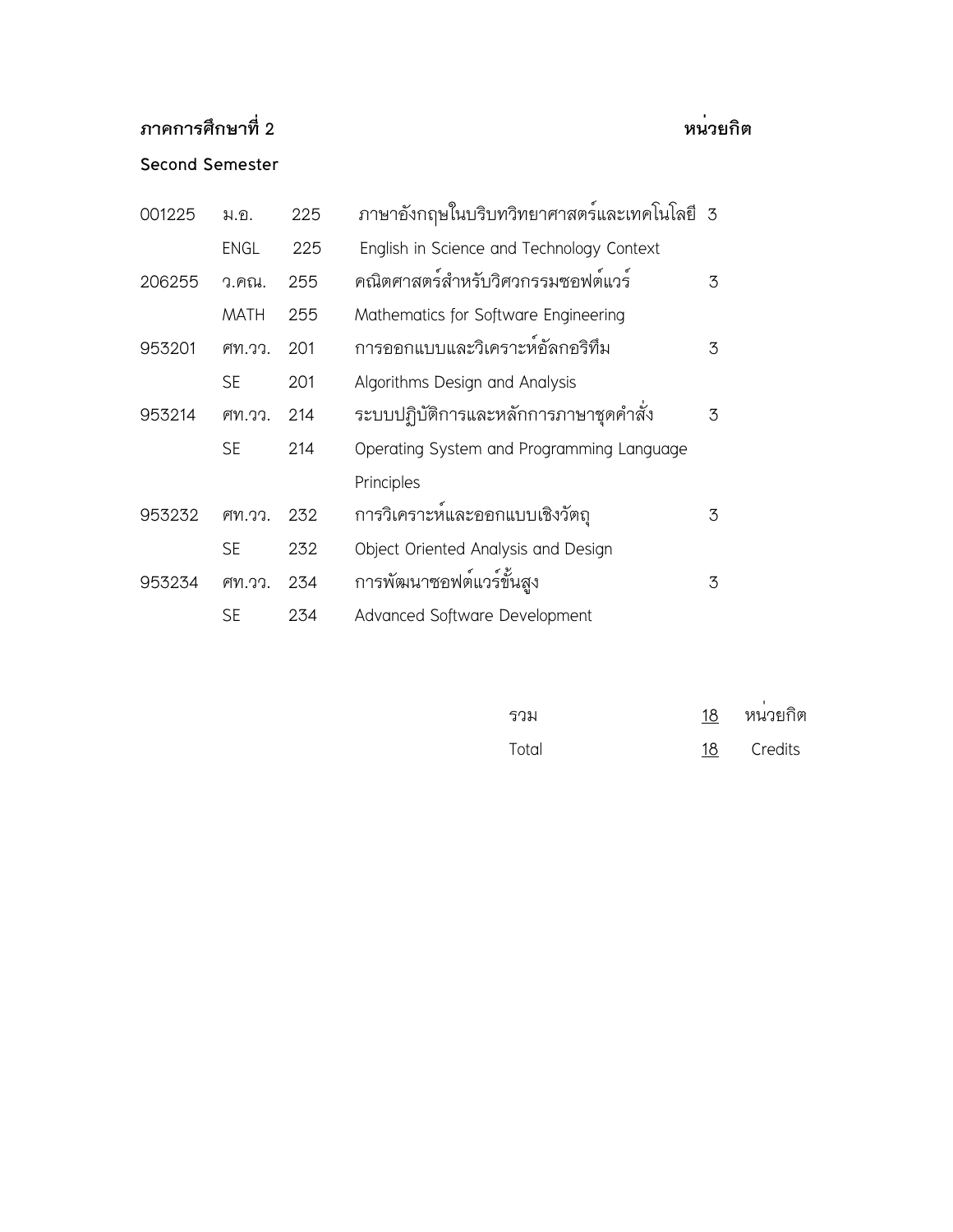## **Third Year**

| ภาคการศึกษาที่ 1 |                       |     |                                      | หนวยกิต   |         |
|------------------|-----------------------|-----|--------------------------------------|-----------|---------|
|                  | <b>First Semester</b> |     |                                      | Credit    |         |
| 208263           | ว.สถ.                 | 263 | สถิติเบื้องต <sup>้</sup> น          | 3         |         |
|                  | <b>STAT</b>           | 263 | <b>Elementary Statistics</b>         |           |         |
| 953321           | M.33.                 | 321 | การวิเคราะห์ความต้องการทางซอฟต์แวร์  | 3         |         |
|                  | <b>SE</b>             | 321 | Software Requirement Analysis        |           |         |
| 953322           | ศท.วว.                | 322 | การออกแบบซอฟต์แวร์และสถาปัตยกรรม     | 3         |         |
|                  | <b>SE</b>             | 322 | Software Design and Architecture     |           |         |
| 953331           | M.33.                 | 331 | การพัฒนาซอฟต์แวร์แบบเน้น             |           |         |
|                  |                       |     | องค์ประกอบโปรแกรม                    | 3         |         |
|                  | <b>SE</b>             | 331 | Component-Based Software Development |           |         |
|                  |                       |     | กระบวนวิชาเลือกเสรี                  | 3         |         |
|                  |                       |     | Free Elective                        |           |         |
|                  |                       |     | กระบวนวิชาเลือกในกลุ่มวิชา           |           |         |
|                  |                       |     | วิทยาศาสตร์และคณิตศาสตร์             | 3         |         |
|                  |                       |     | Science and Mathematics              |           |         |
|                  |                       |     | รวม                                  | <u>18</u> | หนวยกิต |
|                  |                       |     |                                      |           |         |

Total 18 Credits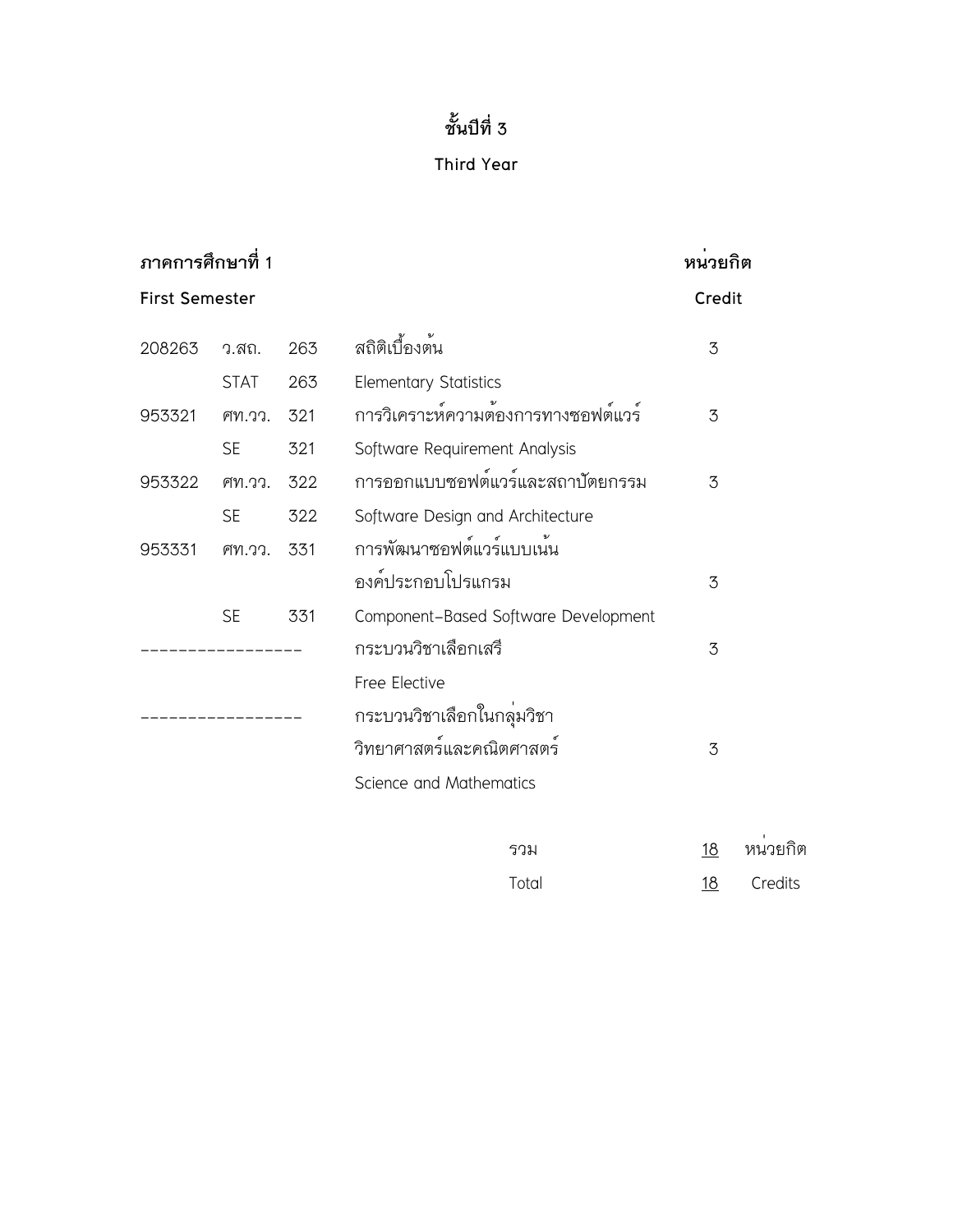| ภาคการศึกษาที่ 2       | หนวยกิต<br>Credit |     |                                                |    |         |
|------------------------|-------------------|-----|------------------------------------------------|----|---------|
| <b>Second Semester</b> |                   |     |                                                |    |         |
| 953323                 | M.77.             | 323 | การสราง ทดสอบ และการบำรุงรักษาซอฟต์แวร์        | 3  |         |
|                        | <b>SE</b>         | 323 | Software Construction, Testing and Maintenance |    |         |
| 953392                 | ศท.วว. 392        |     | การเตรียมความพร้อมก่อนโครงงาน                  | 1  |         |
|                        |                   |     | สำหรับวิศวกรรมซอฟต์แวร์                        |    |         |
|                        | <b>SE</b>         | 392 | Software Engineering Preproject                |    |         |
|                        |                   |     | กระบวนวิชาเอกเลือก                             | 3  |         |
|                        |                   |     | Major Elective                                 |    |         |
|                        |                   |     | กระบวนวิชาเอกเลือก                             | 3  |         |
|                        |                   |     | Major Elective                                 |    |         |
|                        |                   |     | กระบวนวิชาเอกเลือก                             | 3  |         |
|                        |                   |     | Major Elective                                 |    |         |
|                        |                   |     | กระบวนวิชาเลือกเสรี                            | 3  |         |
|                        |                   |     | Free Elective                                  |    |         |
|                        |                   |     | กระบวนวิชาในกลุ่มวิชา                          | 3  |         |
|                        |                   |     | วิทยาศาสตร์และคณิตศาสตร์                       |    |         |
|                        |                   |     | Science and Mathematics                        |    |         |
|                        |                   |     | รวม                                            | 19 | หนวยกิต |
|                        |                   |     |                                                |    |         |

Total 19 Credits